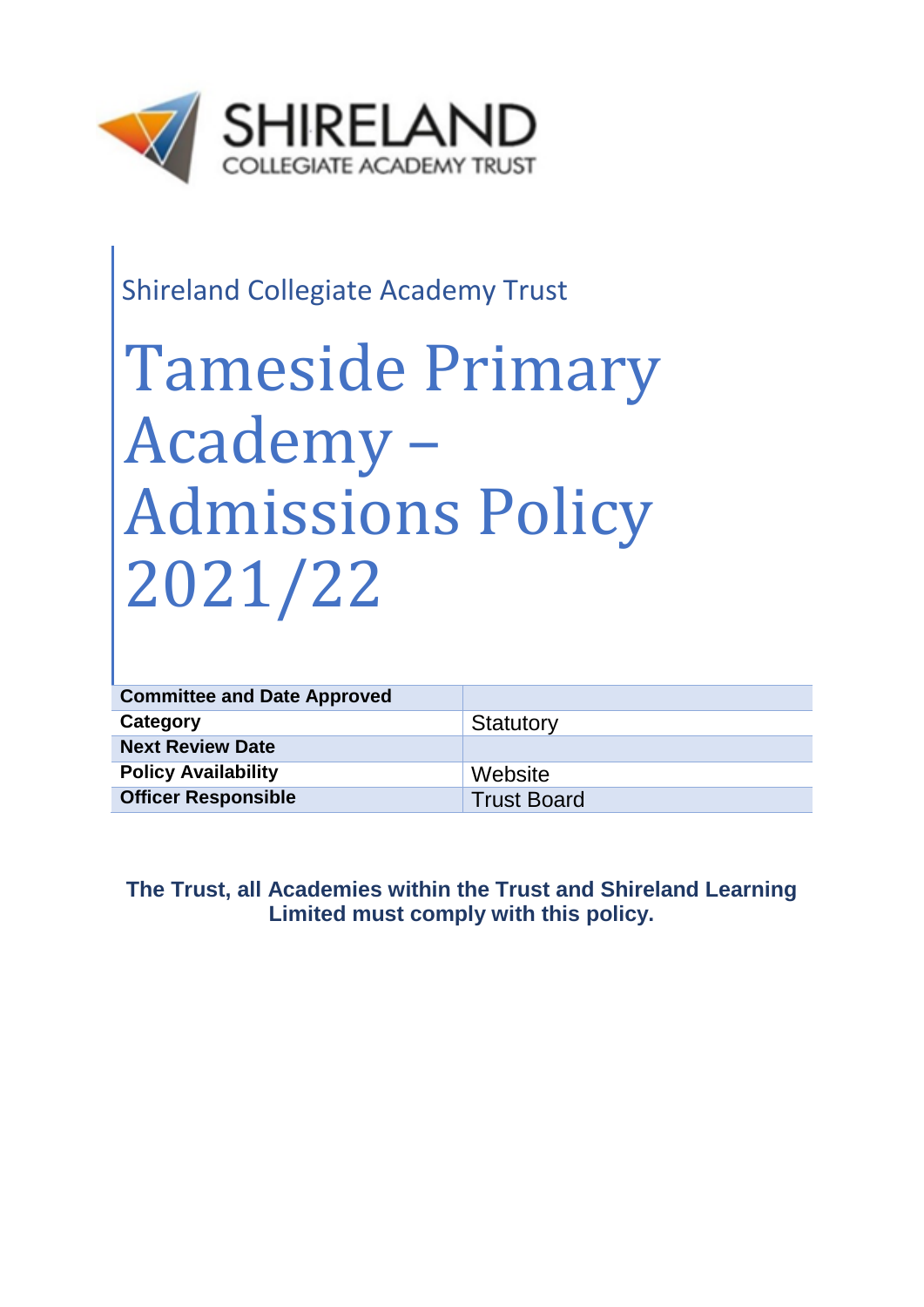# **Contents**

| 1. |                                                |  |
|----|------------------------------------------------|--|
| 2. |                                                |  |
| 3. | Further applications in the same academic year |  |
| 4. |                                                |  |
| 5. |                                                |  |
| 6. |                                                |  |
| 7. |                                                |  |
|    |                                                |  |
| 1. |                                                |  |
| 2. |                                                |  |
| 3. |                                                |  |
| 4. |                                                |  |

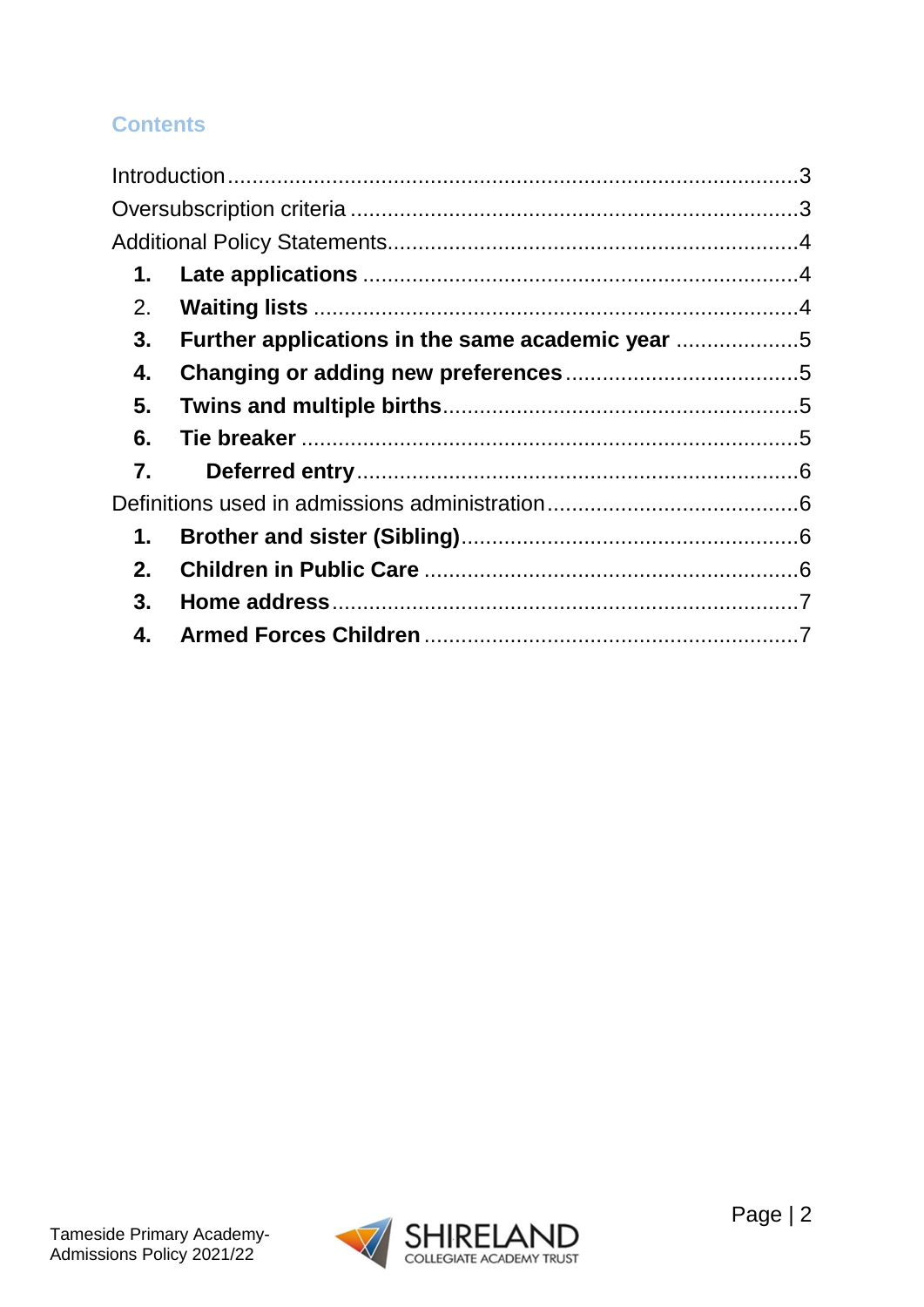### <span id="page-2-0"></span>**Introduction**

Tameside Primary Academy has a Published Admission number of 60 for children who reach the age of 5 during the ensuing school year. Where the number of applications is lower than the school's admission number, all applicants will be admitted. If there are more applications than places available then all applications received by the Local Authority's designated closing date for receipt of applications will be considered, together and at one time by a committee of the Governing Body.

# <span id="page-2-1"></span>**Oversubscription criteria**

If the number of applications for a particular year group exceeds the number of places available, the following criteria will be used: -

- 1. Children who are in public care and children who were previously in public care but ceased to be so because they were adopted (or became subject to a child arrangement order or special guardianship order).
- 2. Children with a particular medical condition. Applications submitted under this criterion must be accompanied by a medical declaration form (ASU75M) signed by the child's general practitioner or consultant confirming the condition, detailing the child's needs and specifying why, in their opinion, the preferred school is the only or most appropriate to meet the child's needs. All applications under this criterion will be assessed by the local authority to decide whether the child's needs can be met most appropriately by the preferred school.
- 3. Children having a brother or sister at the preferred school (not nursery) at the time of admission.
- 4. Children prioritised by distance measured in a straight line from a child's home\*\* to the school's main entrance as determined by the Head Teacher / Governing Body\*\*. In all cases, should the number of applicants exceed the number of places available, places will be allocated on the basis of distance between home and school, as measured in a straight line from home to the school's main entrance as determined by the Governing Body with priority being given to those living closest to the school.

NB. Children with a Statement of Educational Needs or a Education & Health Care Plan (EHCP) (previously known as Statement of Educational Needs), naming a particular school will be admitted before all other applicants.

*Note:* 

\*\* Measured from the Local Land and Property Gazetteer address base for the property. In all cases, should the number of applicants exceed the number of places available, places will be allocated on the basis of distance between home and school, as measured in a straight line from home to the school's main entrance as

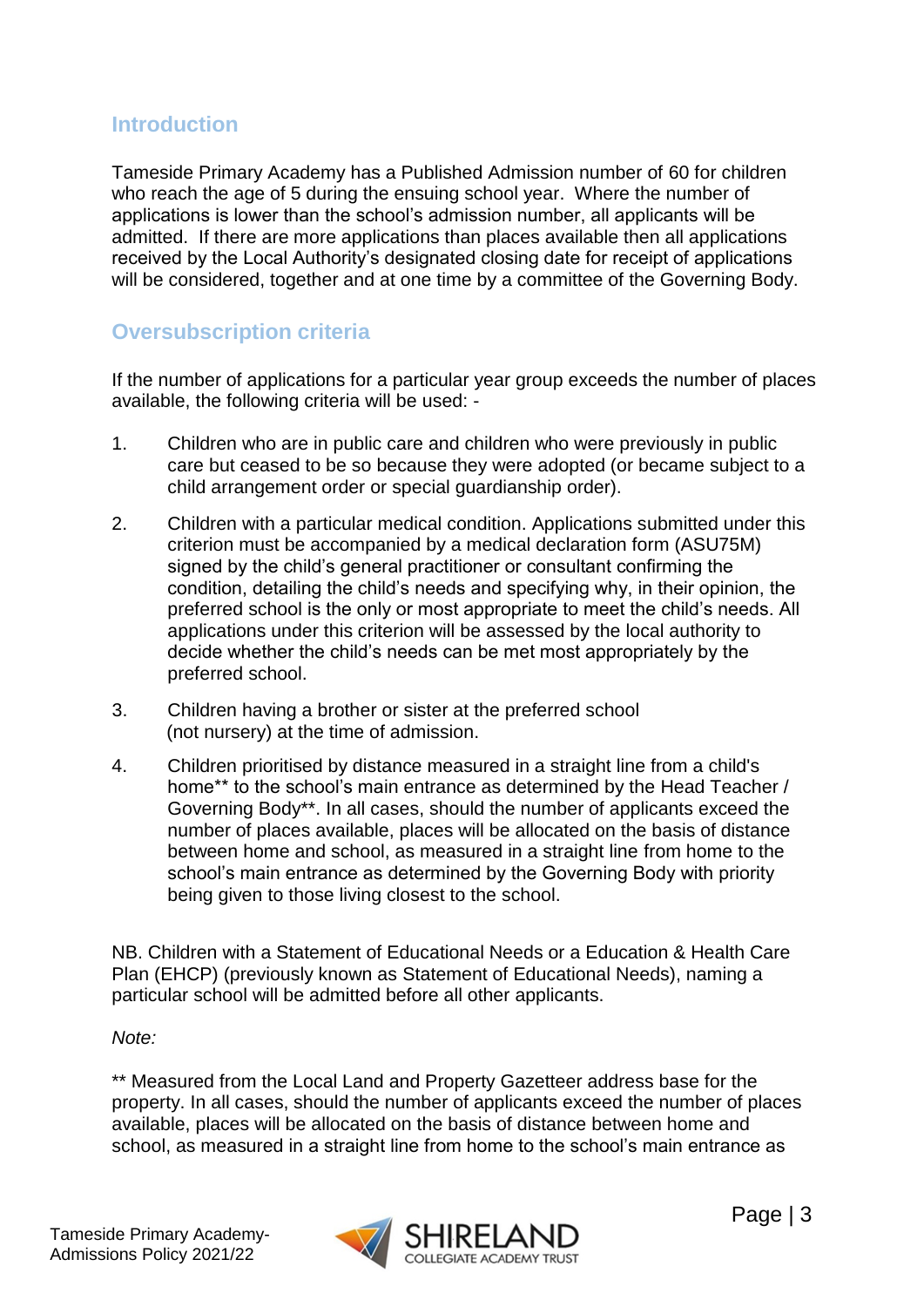determined by the Head Teacher / Governing Body with priority being given to those living closest to the preferred school.

#### <span id="page-3-0"></span>**Additional Policy Statements**

The following additional policy statements are included in the admission arrangements for 2021/2022: -

#### <span id="page-3-1"></span>**1. Late applications**

Late applications for places will only be considered alongside those received by the closing date under the following circumstances:

If your application is received after the closing date and not covered by one of the circumstances below then it will be processed after consideration of all on time and accepted late applications.

- When the applicant has bought, rented or leased a house or flat and has moved into Sandwell after the closing date, but before the allocation of places has been made.
- When the applicant has moved home within Sandwell to an address more than three miles from their previous address but closer to the preferred school after the closing date but before the allocation of places has been made.
- When a child who is in public care (looked after) or was previously in public care moves into Sandwell after the closing date, but before the allocation of places has been made.
- When a sibling has commenced at the preferred school after the closing date but before the allocation of places has been made.
- When the applicant is a single parent and was prevented from submitting their application on time due to long term illness of more than six weeks duration from the date on which application forms became available.

#### <span id="page-3-2"></span>2. **Waiting lists**

Places will be offered initially to applicants whose forms have been received by the closing date or whose application has been considered as being made on time (under 1 above).

Any preferences which cannot be met following the application of the admission priorities together with any late requests which have been made and which the local authority does not consider as being late for a good reason will be put on a waiting list which will be ranked in accordance with the published admission priorities.

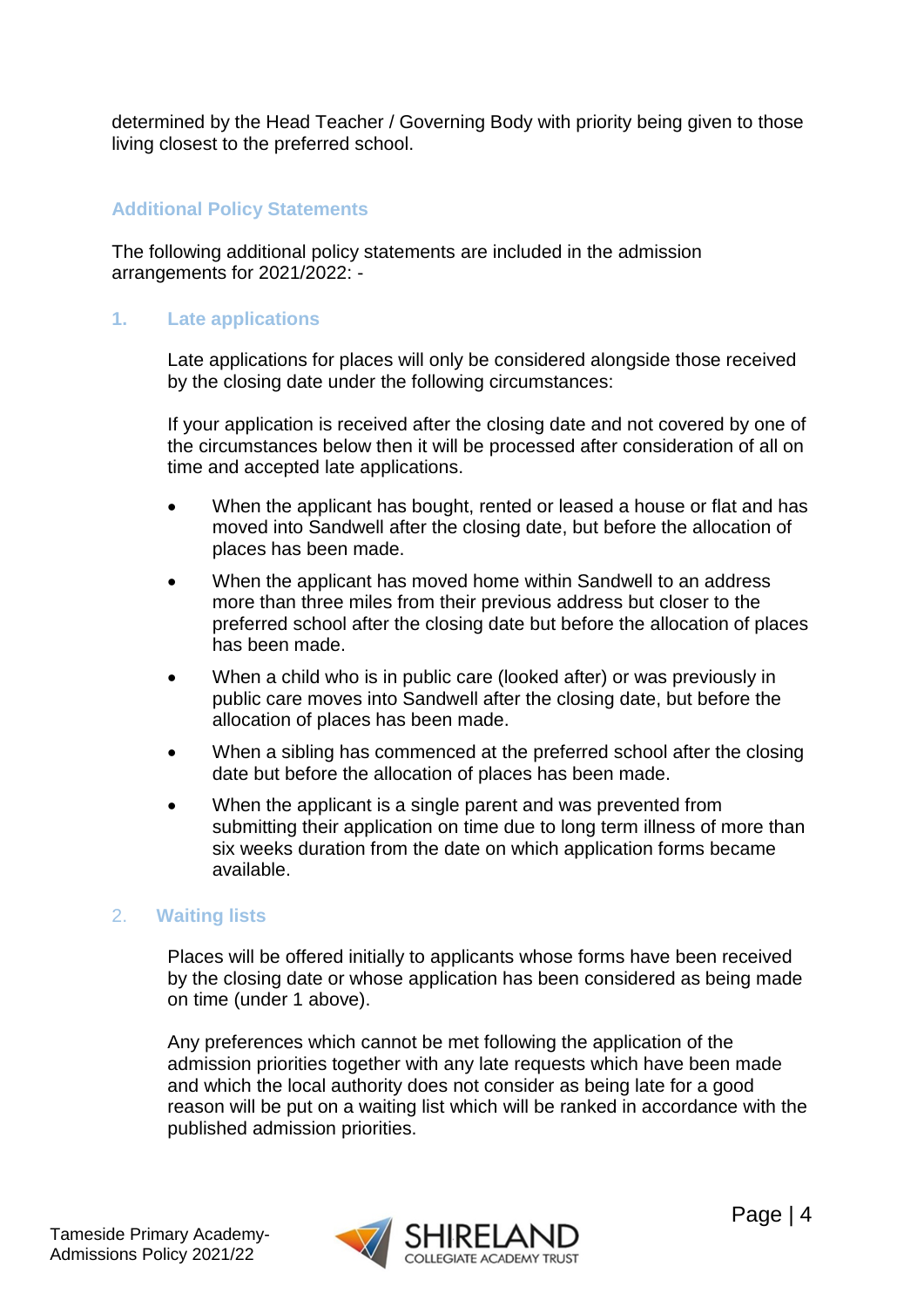Waiting lists will be maintained until the end of the autumn term proceeding the year of entry and will then be discarded.

Places will only be offered from the waiting list in the event that the number of confirmed offers (including those offered as a result of independent appeals) is less than the published admission number.

#### <span id="page-4-0"></span>**3. Further applications in the same academic year**

The local authority will only consider more than one application in the same community or controlled school in the same academic year if one or more of the following significant changes apply:

- (a) The child becomes looked after by the local authority;
- (b) The child has a medical condition which was not present when the previous application was considered;
- (c) The child's brother or sister has been admitted to the school for which the application has been made and was not there at the time of the last application;
- (d) The applicant has changed address since the previous application was considered and the applicant now lives closer to the school for which the application was made;
- (e) A vacancy arises in the relevant year group.

#### <span id="page-4-1"></span>**4. Changing or adding new preferences**

Once a parent/carer has submitted an application they will be able to amend it online before the closing date. However, if the closing date has passed it will not be possible unless they meet the criteria to be considered as a "late" application (in 1 above).

#### <span id="page-4-2"></span>**5. Twins and multiple births**

Special conditions will apply in the event that one child from a set of twins or other multiple births does not gain admission to the preferred school through the admissions criteria. The local authority will exceed the admission number for the school concerned to prevent separation of twins or children from multiple births.

#### <span id="page-4-3"></span>**6. Tie breaker**

In the event that two or more applicants tie for last place during the allocation process the final place shall be decided by the tossing of a coin.

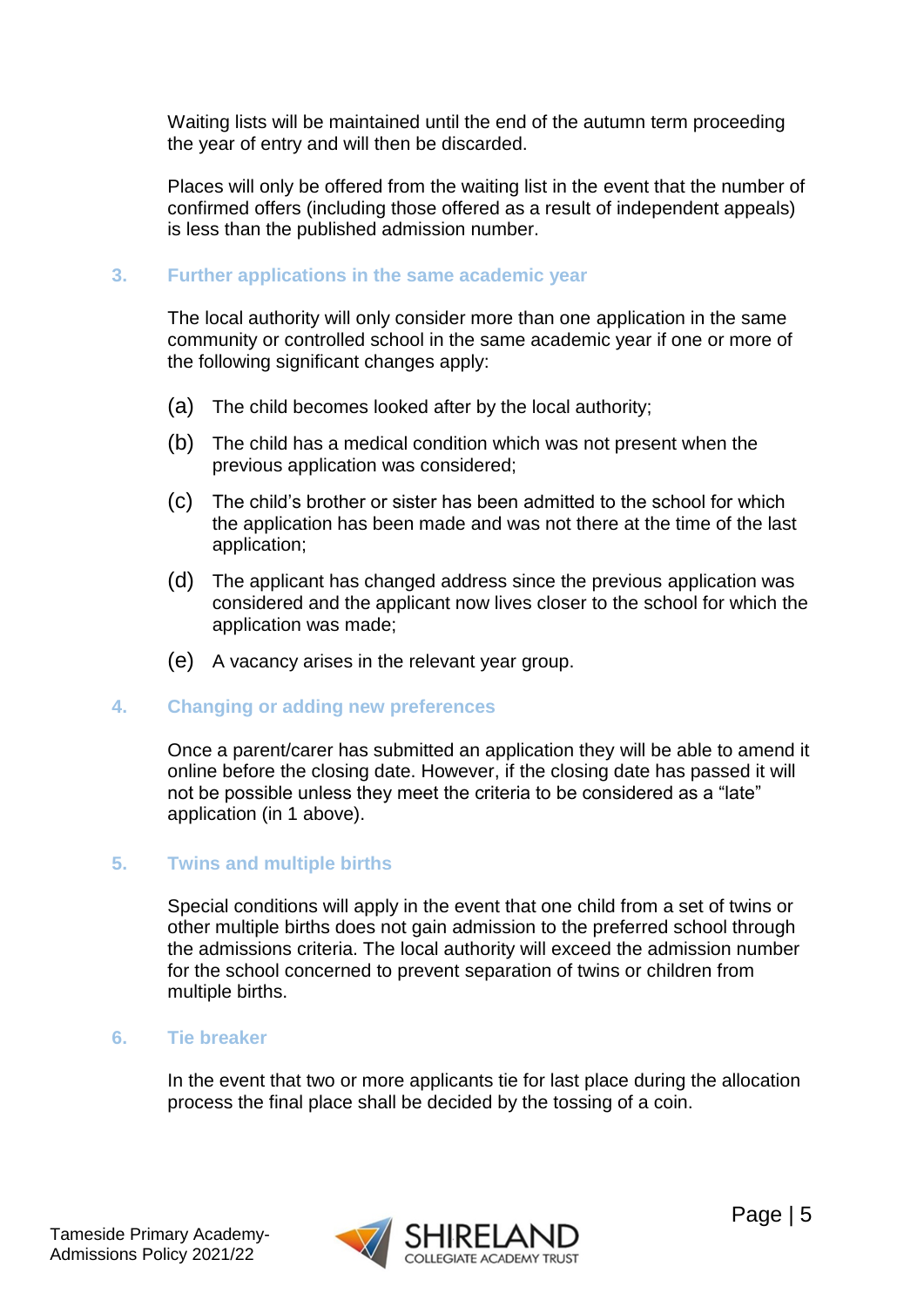#### <span id="page-5-0"></span>**7. Deferred entry**

Parents may seek a place for their child outside of their normal age group, for example, if the child is gifted and talented or has experienced problems such as ill health. In addition, the parents of a summer born child may choose not to send that child to school until the September following their fifth birthday and may request that they are admitted out of their normal age group – to reception rather than year 1.

#### <span id="page-5-1"></span>**Definitions used in admissions administration**

#### <span id="page-5-2"></span>**1. Brother and sister (Sibling)**

The definition of a brother or sister is:

- (a) a brother or sister sharing the same parents\*;
- (b) a half-brother or half-sister, where two children share one common parent\*;
- (c) a stepbrother or stepsister, where two children are related by a parent's marriage\*;
- (d) adopted or fostered children\*, \*and living at the same address;
- (e) children of unmarried parents and living at the same address.

It does not include:

- (a) cousins or other family relationships;
- (b) brothers or sisters who, at 1 September in the year of entry will not be registered pupils at the preferred school (not including nursery);
- (c) brothers or sisters who, at 1 September in the year of entry will be in the sixth form at the preferred school.

#### <span id="page-5-3"></span>**2. Children in Public Care**

A child in public care means a child who is (a) in the care of a local authority or (b) being provided with accommodation by a local authority in the exercise of their social services functions (see section 22 (1) of the Children Act 1989) at the time an application is made.

An adoption order is an order under section 46 of the Adoptions and Children Act 2002.